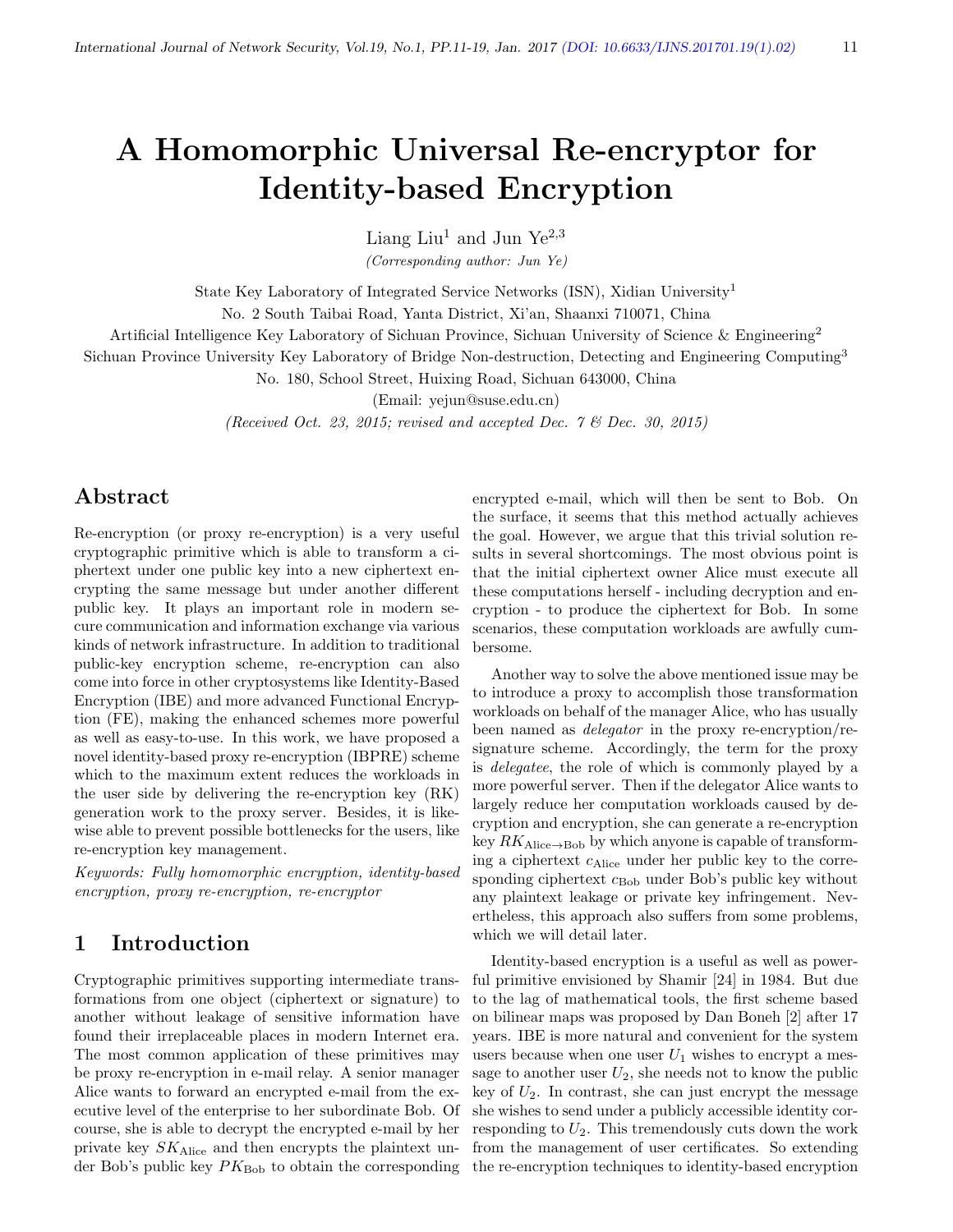schemes and other advanced encryption schemes [3, 11] is reasonable and necessary.

#### 1.1 Motivation

In the traditional research works on (proxy) re-encryption from former literatures, researchers use re-encryption in such a scenario: Alice and Bob are legal users within a cryptographic system with their own public-private key pairs. In the real-life scenario, this cryptography system may be used for an e-mail server or a cloud storage service provider. Alice wants to grant her e-mail server some privilege to forward e-mails to Bob for her convenience, otherwise every time she must decrypt the e-mail and then encrypt it under Bob's public key/identity. As we have stated above, re-encryption is essential in this scenario.

But unfortunately, in all of the former literatures, the authors only consider the scenarios in which reencryptions happen between only two users. Although some schemes support multi-use (multi-hop) reencryption, the inputs for generating re-encryption keys are not the same. For instance, the inputs for generating  $RK_{U_1 \rightarrow U_2}$  (usually) including  $\{SK_{U_1}, PK_{U_2}, id_{U_1}, id_{U_2}\}$ for user  $U_1$  and  $U_2$  are different from the inputs for generating  $RK_{U_3 \to U_4}$  which usually includes  $\{SK_{U_3}, PK_{U_4}, id_{U_3}, id_{U_4}\}$  for  $U_3$  and  $U_4$ . This undoubtedly results in some inconvenience like re-encryption key management in the user or the RK generator side. Can we extract some common part(s) of those inputs for different RKs? In addition, inconvenience also exists in other aspects. For instance, the user may only trust her key generation server (key generator) but not the proxy; or a certain user  $U_1$  may need to generate plenty of re-encryption keys for lots of other receivers  $U_2, \ldots, U_k$ , which may be a bottleneck for  $U_1$  both in computation and in storage. All the above mentioned problems can be solved via such avenue: The key generator delegates his master secrete key MSK to the proxy without any privacy leakage about MSK. Then the proxy must have some special techniques to deal with the RK generation requirements between any pair of users. For the performance bottleneck of one specific user, since the RK generation workloads are all in the proxy server side, the possible busy user is then liberated from massive RK generation workloads.

In addition to email forwarding, there are a great many of other application scenarios for re-encryption in real life. To just name a few:

- 1) Key revocation and key update. Re-encryption is the mainstream technique and one of the most indispensable building blocks in schemes supporting key revocation (update). In such a typical scheme, after the key revocation procedure, the existing ciphertexts must be updated accordingly, involving tens of millions of existing ciphertexts. Without reencryption, this ciphertext update procedure is definitely unbearable.
- 2) Restricted law enforcement. This is an exam-

ple from [19] in which a law enforcement agency F wishes to scrutinize classified personal files of a set of suspect individuals G during a certain period of time. However, the legal court possessing all the keys cannot directly pass those keys to  $F$ , otherwise it will permanently obtain the privilege to infringe the privacy of these citizens. A plausible method is to let the court transform the ciphertext (with or without the help of a proxy) under a certain person's public key to the ciphertext under  $F$ 's public key when  $F$ has already been granted a warrant. After the warrant loses its effect, F will lose its ability to probe into the classified files immediately.

3) Fine-grained access control. Suppose an accountant Alice at Department A before was a checker at Department B within the same corporation. Her private key corresponding to her identity is not only associated with her name "Alice" but also with her job title, e.g., "Alice||Accountant" or "Alice||Checker". Then re-encryption allows for fine-grained access control so that she is able to deal with some of her final stage work after she leaved Department B.

### 1.2 Our Contribution and Main Technique

Our first contribution is to formalize the notion of homomorphic universal re-encryptor for identity-based encryption (HURE-IBE for short). This primitive is very useful in a scenario where the users only have limited computation or storage capability as we have explained above. Besides, the universality property features the advantage that a user can gain her re-encryption key quite easily by just issuing a re-encryption key query containing only two id's and the proxy does not need to deal with any public key or private key relevant information. This is due to the delegation of part of the master secret key s in the encrypted form under a fully homomorphic encryption (FHE) scheme.

Our scheme can not only provide solutions to practical issues, but also pave the way for follow-up research works.

Another contribution of this work is to put forward the first HURE-IBE scheme by combining the IBPRE scheme with an FHE scheme [4, 13]. In addition, although the proposed scheme in the construction part is instantiated via Boneh-Franklin IBE scheme, our construction is essentially generic. This means our general methodology can be applied to other IBPRE schemes, even other publickey proxy re-encryption schemes, subject to a condition that there must be a master secret key for the generation of all these user private keys.

To solve all those problems above mentioned, we have developed a novel technique to efficiently combine the possible IBPRE scheme and FHE scheme. A small shortcoming is that the introduction of FHE would decrease the efficiency of our scheme. But we argue that, on one hand, the scheme is more convenient than previous ones at the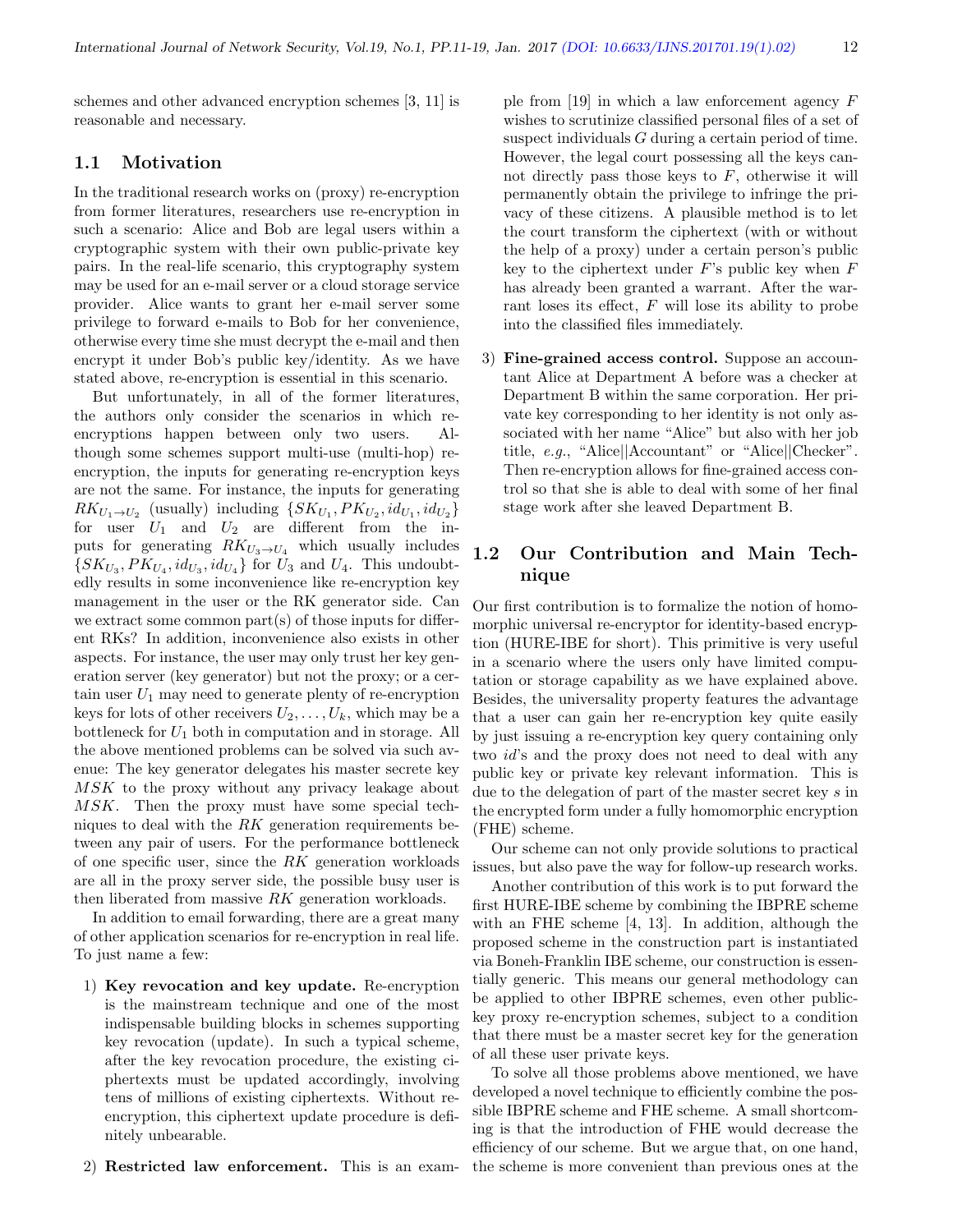cost of a little more computation workloads; on the other hand, the state of the art FHE scheme is fast enough to bear the extra cost [23].

#### 1.3 Related Works

Mambo et al. [21] first found the usefulness of reencryption and suggested to use proxy cryptosystem to replace the trivial decrypt-and-encrypt method for sake of efficiency. Then proxy re-encryption and re-signature were conceptualized from a primitive named as atomic proxy function, which was coined by Blaze et al. [1]. Due to its wide range of application fields, proxy reencryption has received much attention after its birth. For instance, since the earlier scheme for re-encryption proposed by Blaze et al. is inherently bidirectional, there are quite a number of works have focused on unidirectional schemes [19, 20]. For the security of the encryption schemes, chosen ciphertext attack (CCA) security is very important. Therefore there are also several works on CCA-secure PRE schemes [5, 16]. In addition, research on proxy signature schemes [18, 25] is also very active in cryptographic community.

Due to the significance, powerfulness and convenience of more advanced encryption schemes like identity-based encryption, attributed-based encryption [11], and functional encryption [3], re-encryption has also been developed along this line [6, 9, 14, 22]. Moreover, in recent years, since program obfuscation has a fast progress in several aspects, e.g., extremely powerful constructions like indistinguishability obfuscation  $(i)$  [10] has been developed, using obfuscation techniques to enhance re-encryption schemes is also a promising field. Besides those program obfuscation constructions for general programs/functions, special constructions also find their places due to their high efficiency. So the research field on re-encryption obfuscation is also very active. The first re-encryption obfuscation scheme is due to Hohenberger et al. [17], who had also proposed a new security definition framework for average-case secure obfuscation in order to bypass the limitations of obfuscating deterministic circuits. Then Hada [15] proposed obfuscation scheme for encrypted signatures. Chandran et al. [7] introduced collusion-resistant obfuscation to construct functional re-encryption scheme supporting function F's with a polynomial-size domain.

## 2 Preliminaries

**Definition 1** (Identity-based proxy re-encryption). An identity-based proxy re-encryption (IBPRE) scheme  $\Pi_{BE}$ consists of six probabilistic polynomial time (PPT) algorithms:

- **Setup** $(n) \rightarrow (params, MSK)$ : On input a security parameter  $n$ , the algorithm outputs the public parameters params and the master secret key MSK, which should be kept secret. This algorithm may also

decide the maximum encryption level of the cryptosystem under some conditions. This algorithm is run by the trust authority.

- KeyGen(params,  $MSK$ , id)  $\rightarrow SK_{id}$ : On input an identity  $id \in \{0,1\}^*$ , the master secret key  $MSK$ , and the public parameters params, the algorithm outputs a user secret key (decryption key)  $SK_{id}$  corresponding to the identity id. This algorithm is run by the trust authority.
- **Enc**(params, id, m)  $\rightarrow$  c<sub>id</sub>: On input a plaintext  $m \in \mathcal{M}$ , an identity id, and the public parameters *params*, the algorithm outputs a ciphertext  $c_{id}$  which corresponds to the plaintext  $m$  and the identity id. This algorithm is run by the users.
- $\text{Dec}(params, SK_{id}, c_{id}) = m$ : On input a ciphertext  $c_{id}$  which is the encryption of the plaintext m and the identity id, a user secret key  $SK_{id}$ , and the public parameters params, the deterministic algorithm outputs m if decryption succeeds; otherwise, it outputs ⊥. This algorithm is run by the users.
- **RKGen**(params,  $SK_{id_1}, id_1, id_2$ )  $\rightarrow RK_{id_1 \rightarrow id_2}$ : On input two id's  $id_1, id_2$ , a user secret key  $SK_{id}$ , and the public parameters params, the algorithm outputs a re-encryption key  $RK_{id_1 \rightarrow id_2}$ . This algorithm may be run by the users or the proxy (server).
- **ReEnc**( $params, RK_{id_1 \rightarrow id_2}, c_{id_1}$ )  $\rightarrow c_{id_2}$ : On input a ciphertext  $c_{id_1}$  under identity  $id_1$ , a re-encryption key  $RK_{id_1 \rightarrow id_2}$ , and the public parameters params, the algorithm outputs a re-encrypted ciphertext  $c_{id_2}$ under identity  $id_2$ . This algorithm may be run by the users or the proxy (server).

Remark 1. Our scheme is similar but not consistent with the traditional descriptions. Especially, we will sometimes omit params and treat it as an implicit input.

**Definition 2** (Fully homomorphic encryption). A homomorphic encryption scheme  $\Pi_{HE}$  consists of four PPT algorithms:

- KeyGen<sub>HE</sub> $(n) \rightarrow (PK_{HE}, SK_{HE})$ : This is a randomized algorithm which takes as input a security parameter  $n$ , and outputs a public key  $PK_{\text{HE}}$  and a secret key  $SK_{\text{HE}}$ .
- $\mathbf{Enc}_{HE}(PK_{HE}, m) \rightarrow CT_{HE}(m)$ : This is a randomized algorithm which takes as input a public key  $PK_{\text{HE}}$ , and a message  $m \in \mathcal{M}$ . It returns a ciphertext  $CT_{HE}(m)$  as its output.
- $\mathbf{Dec}_{\mathrm{HE}}(SK_{\mathrm{HE}}, \mathrm{CT}_{\mathrm{HE}}(m)) = m$ : This is a deterministic algorithm which takes as input a secret key  $SK_{\text{HE}}$ , and a ciphertext  $CT_{\text{HE}}(m)$ . It returns the corresponding plaintext  $m$  if the decryption succeeds, and ⊥ otherwise.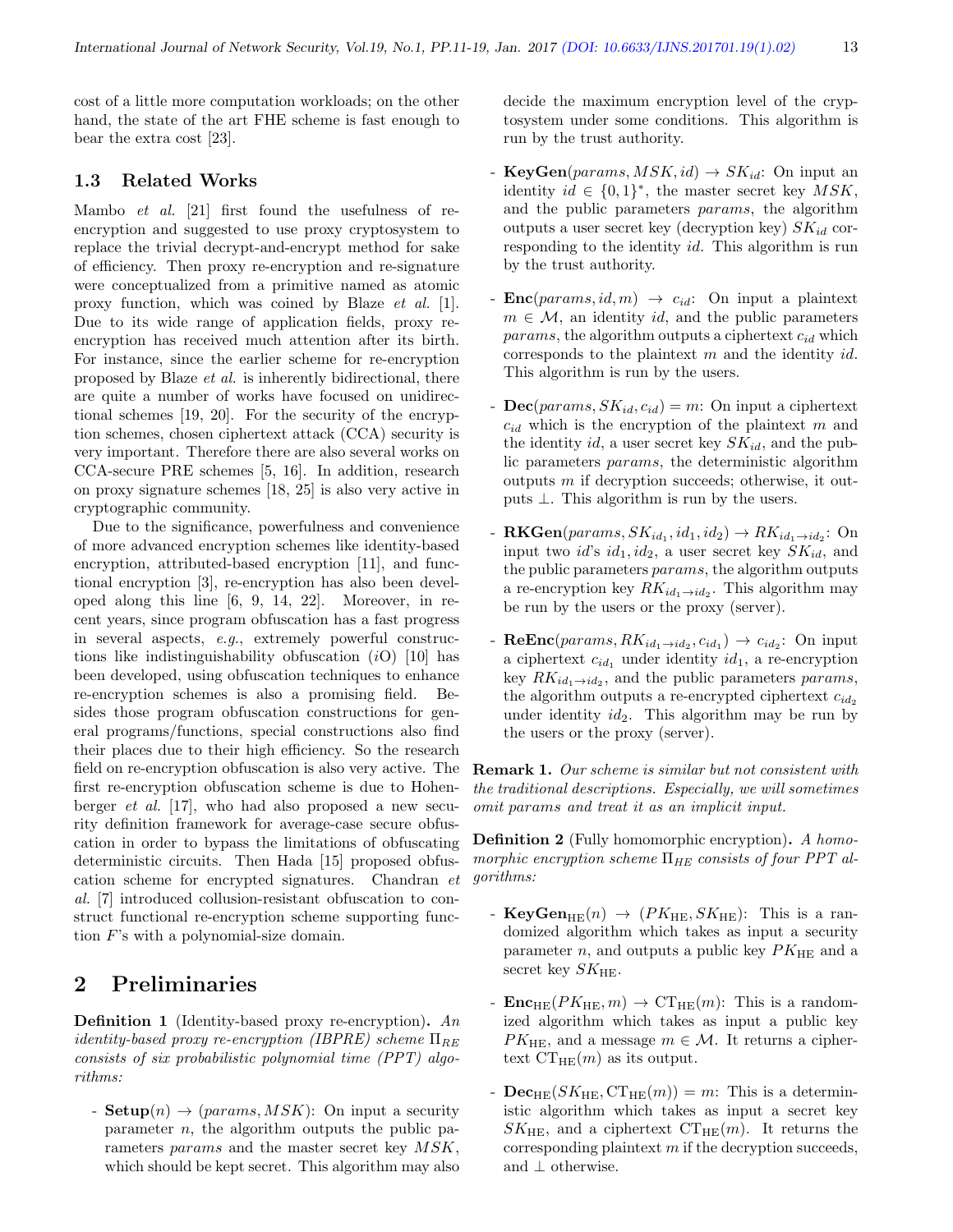-  $\text{Eval}_{\text{HE}}(PK_{\text{HE}},\Delta(\cdot),\text{CT}_{\text{HE}}(m_1),\ldots,\text{CT}_{\text{HE}}(m_k)) \rightarrow$  $CT_{\text{HE}}(\Delta(m_1,\ldots,m_k))$ : This is a randomized algorithm which takes as input a public key  $PK_{\text{HE}}$ , a circuit  $\Delta(\cdot)$ , and a bunch of ciphertexts  $\{CT_{HE}(m_1), \ldots, CT_{HE}(m_k)\}\$ . It outputs a ciphertext  $CT_{HE}(\Delta(m_1,\ldots,m_k))$  which is the encryption of the circuit output on inputs  $m_1, \ldots, m_k$ .

**Remark 2.** In this work, we use fully homomorphic encryption as a black box, just like the way in some verifiable computation schemes [8, 12] for general circuits. For verifiable computation schemes for special functions like polynomial function [26], (proxy) signature scheme other than FHE might play a more significant role. Besides, for ease of description, we will sometimes omit the FHE public key  $PK_{HE}$  in some of the algorithms and notations, e.g., a ciphertext  $\boldsymbol{Enc}_{HE}(PK_{HE}, m)$  of the homomorphic encryption scheme is equivalent to  $CT_{HE}(m)$  in this work.

**Definition 3** (Bilinear maps). Let  $\mathcal G$  be an algorithm which takes as input a security parameter n and outputs a tuple  $(\hat{e}, q, g, \mathbb{G} = \langle g \rangle, \mathbb{G}_T = \langle \hat{e}(g, g) \rangle)$  where q is a large prime numbers,  $\mathbb{G}$  and  $\mathbb{G}_T$  are two cyclic groups of order q. A bilinear map  $\hat{e}$ :  $\mathbb{G} \times \mathbb{G} \rightarrow \mathbb{G}_T$  has the following properties:

- 1) Bilinearity:  $\forall u, v \in \mathbb{G}$  and  $a, b \in \mathbb{Z}$ , we have  $\hat{e}(u^a, v^b) = \hat{e}(u, v)^{ab}.$
- 2) **Non-degeneracy**: If g generates  $\mathbb{G}$ , then  $\hat{e}(q, q)$ generates  $\mathbb{G}_T$ .
- 3) **Efficiency**: Group operations in  $\mathbb{G}$  and the bilinear map  $\hat{e}$  are both computable in polynomial time.

Assumption 1 (Decisional Bilinear Diffie-Hellman (DBDH)). The DBDH assumption says that the following two tuples are computationally indistinguishable.

$$
\{g,g^a,g^b,g^c,T=\hat{e}(g,g)^{abc}\} \stackrel{c}{\equiv} \{g,g^a,g^b,g^c,T \stackrel{\$}{\leftarrow} \mathbb{G}_T\}
$$

## 3 IBPRE Constructions

#### 3.1 Our Main IBPRE Scheme

Our main improvement on the traditional IBPRE scheme is to remove the possible burdensome RK generation workloads to the proxy whose role has usually been played by powerful cloud servers, and further cut down the total workloads. The main idea behind our scheme is that we use fully homomorphic encryption scheme to protect the master secret s and at the meantime to permit the required computations through the evaluation algorithm  $Eval_{HE}$  of the FHE scheme. The construction methodology of ours is similar to the general verifiable computation protocol from Yao's Garbled Circuit and FHE proposed by Gennaro et al. [12]. More directly speaking, we use FHE to ensure the privacy and reusability of the master secret key. Then the proxy is able to securely and privately execute the RK generation procedures to respond

to the RK generation requirements from the users without any privacy infringement of the master secret key.

We now provide a formal description of our scheme. Note that the common part of four algorithms are very similar to a common Boneh-Franklin IBE scheme except that there is an FHE system embedded in ours.

- **: The <b>Setup** algorithm generates a bilinear map system  $\hat{e}$  :  $\mathbb{G} \times$  $\mathbb{G} \rightarrow \mathbb{G}_T$ , where  $\mathbb{G} = \langle g \rangle$  and  $\mathbb{G}_T = \langle \hat{e}(g, g) \rangle$ are both cyclic groups of order  $q$ , which is a large prime implicitly decided by the security parameter n. The algorithm also chooses two hash functions  $H_1 : \{0,1\}^* \to \mathbb{G}, H_2 : \{0,1\}^* \to \mathbb{G}, \text{ as well}$ as a fully homomorphic encryption scheme  $\Pi_{\text{HE}} =$  ${KeyGen}_{HF}$ ,  $Enc_{HE}$ ,  $Dec_{HE}$ ,  $Eval_{HE}$  with a pair of FHE keys  $(PK_{\text{HE}}, SK_{\text{HE}})$ . In addition, the algorithm chooses a secret number s uniformly at random from  $\mathbb{Z}_q^*$  as a part of the master secret key  $MSK$ , namely  $s \stackrel{\$}{\leftarrow} \mathbb{Z}_q^*$ . The public parameters are

$$
params = (\hat{e}, \mathbb{G}, \mathbb{G}_T, g, g^s, H_1, H_2, \Pi_{\text{HE}}, PK_{\text{HE}})
$$

and the master secret key is  $MSK = (s, SK_{HE})$ . Besides,  $CT_{HE}(s)$  and  $SK_{HE}$  will be sent to the proxy and the users, respectively.

- KeyGen(params,  $MSK$ , id)  $\rightarrow SK_{id}$ : The Key-Gen algorithm outputs a user secret key  $SK_{id}$  =  $H_1(id)^s$  for the input identity  $id \in \{0,1\}^*.$
- **Enc**(params, id, m)  $\rightarrow$  c<sub>id</sub>: In order to encrypt a message  $m$  under an identity  $id$ , the **Enc** algorithm selects  $r \stackrel{\$}{\leftarrow} \mathbb{Z}_q^*$  uniformly at random and outputs the ciphertext

$$
c_{id} = (C_1, C_2) = (g^r, m \cdot \hat{e}(g^s, H_1(id))^r)
$$

- **RKGen**(params,  $CT_{HE}(s)$ ,  $id_1$ ,  $id_2$ )  $\rightarrow$   $RK_{id_1 \rightarrow id_2}$ : To generate a  $RK$  from  $id_1$  to  $id_2$ , the **RKGen** algorithm must generate three parts. It first homomorphically runs the FHE evaluation algorithm to conduct the following evaluation on circuit  $\Delta_1$  and the three FHE ciphertexts:

$$
\begin{aligned}\n\textbf{Eval}_{\text{HE}}\Big(\Delta_1,\text{CT}_{\text{HE}}(id_1),\text{CT}_{\text{HE}}(s),\text{CT}_{\text{HE}}(id_2)\Big) \\
&=\textbf{Enc}_{\text{HE}}\Big(PK_{\text{HE}},SK_{id_1}^{-1}\cdot H_2(\textbf{str}(K_{id_1id_2})||id_1\rightarrow id_2)\Big) \\
&=\textbf{Enc}_{\text{HE}}\Big(PK_{\text{HE}},SK_{id_1}^{-1}\cdot H_2(\textbf{str}(id_2))^s)||id_1\rightarrow id_2\Big) \\
&H_2(\textbf{str}(\hat{e}(H_1(id_1),H_2(id_2))^s)||id_1\rightarrow id_2)\Big) \\
&=\text{CT}_{\text{HE}}(SK_{id_1}^{-1}\cdot H_2(\underbrace{\text{Const}_{id_1\rightarrow id_2})}_{X})\end{aligned}
$$

Here some notations in the above formula should be more detailedly explained.  $str(\cdot)$  is a function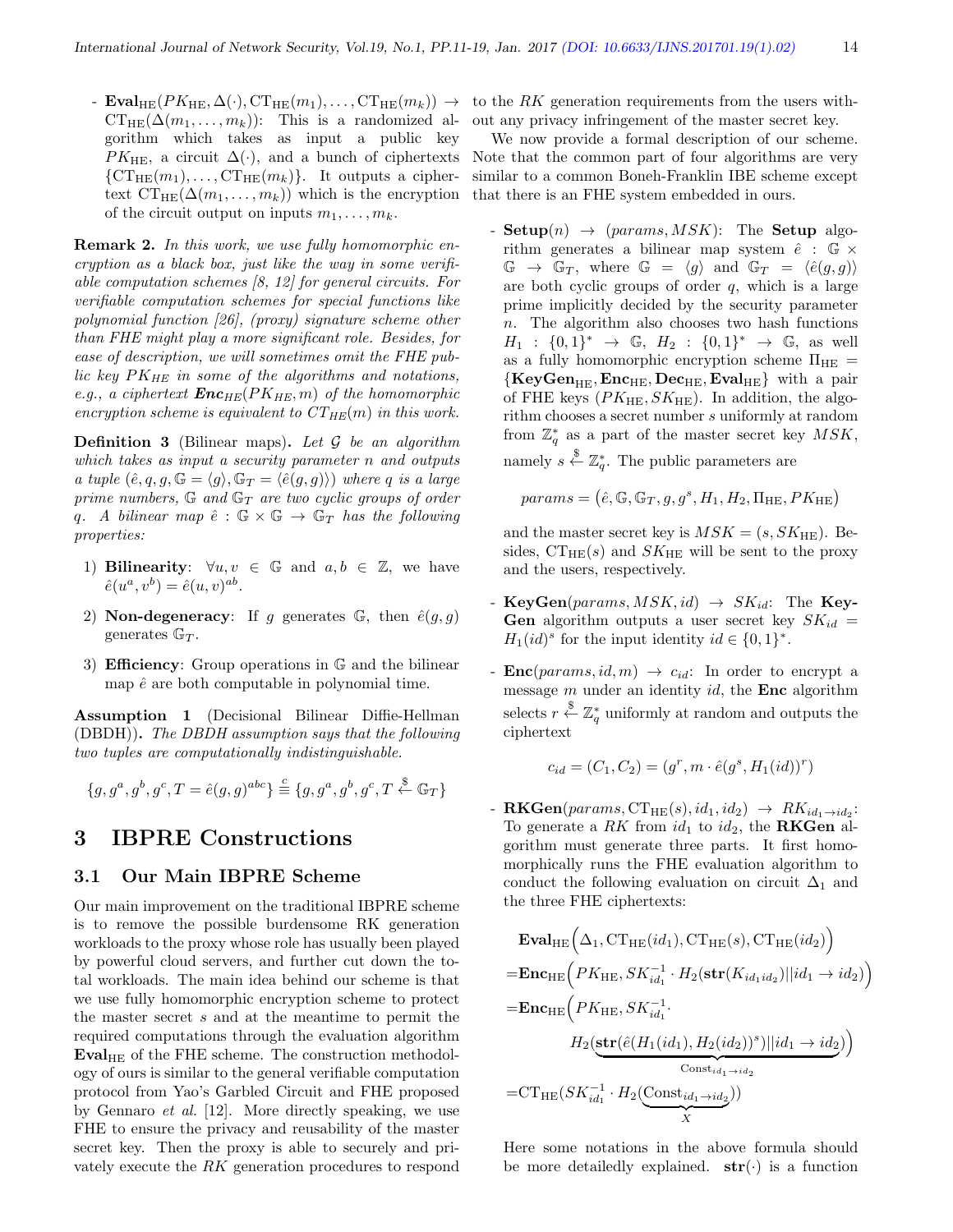that outputs the bit-string representation of its input. And below we will use a simpler notation X to denote  $Const_{id_1 \rightarrow id_2}$ . Besides, we will illustrate circuit  $\Delta_1$  as the following 3-ary function.

$$
\Delta_1(x_1, x_2, x_3) = (H_1(x_1)^{x_2})^{-1}.
$$
  
\n
$$
H_2(\text{str}(\hat{e}(H_1(x_1), H_2(x_3))^{x_2} || x_1 \to x_3))
$$

That is to say, let the three inputs  $x_1, x_2, x_3$  be  $id_1$ , s,  $id_2$  respectively, we have

$$
\Delta_1(id_1, s, id_2) = (H_1(id_1)^s)^{-1}.
$$
  
\n
$$
H_2(\text{str}(\hat{e}(H_1(id_1), H_2(id_2))^s || id_1 \to id_2))
$$
  
\n
$$
= SK_{id_1}^{-1} \cdot H_2(\text{Const}_{id_1 \to id_2})
$$
  
\n
$$
= SK_{id_1}^{-1} \cdot H_2(X)
$$

The other two parts can be generated by simple IBE encryption operations on  $X$  and then the resulting two parts of the ciphertext are encrypted by the FHE algorithm  $Enc_{HE}$ . So the final re-encryption key from  $id_1$  to  $id_2$  is

$$
RK_{id_1 \to id_2} = (\mathrm{CT}_{\mathrm{HE}}(RK_1), \mathrm{CT}_{\mathrm{HE}}(RK_2), \mathrm{CT}_{\mathrm{HE}}(RK_3))
$$

where we have,

$$
\begin{cases}\nCT_{\text{HE}}(RK_1) = CT_{\text{HE}}(g^{r'}) \\
CT_{\text{HE}}(RK_2) = CT_{\text{HE}}(X \cdot \hat{e}(g^s, H_1(id_2)))^{r'}) \\
CT_{\text{HE}}(RK_3) = CT_{\text{HE}}(SK_{id_1}^{-1} \cdot H_2(X))\n\end{cases}
$$

Besides, we also denote the first two components of the RK,  $CT_{HE}(RK_1)$  and  $CT_{HE}(RK_2)$ , as  $CT_{HE}(\text{Enc}(params, id_2, X))$  because they are actually an IBE ciphertext of  $X$  and randomness  $r'$  regardless of the FHE encryption layer.

- **ReEnc**( $params, RK_{id_1 \rightarrow id_2}, c_{id_1}) \rightarrow c_{id_2}$ : To produce a re-encrypted ciphertext for the input ciphertext  $c_{id_1}$  with the form of

$$
c_{id_1} = (C_1, C_2) = (g^r, m \cdot \hat{e}(g^s, H_1(id_1))^r)
$$

the ReEnc algorithm must generate four parts. It first runs the FHE evaluation algorithm  $Eval<sub>HE</sub>$  on the homomorphic encryption of  $c_{id_1}$ , and the third part of the re-encryption key  $RK_{id_1 \rightarrow id_2}$  to generate the second part of the re-encrypted ciphertext, namely,

$$
\begin{aligned}\n\textbf{Eval}_{\text{HE}}\Big(\Delta_2,\text{CT}_{\text{HE}}(C_2),\text{CT}_{\text{HE}}(C_1),\text{CT}_{\text{HE}}(RK_3)\Big) \\
&=\textbf{Eval}_{\text{HE}}\Big(\Delta_2,\text{CT}_{\text{HE}}(m\cdot\hat{e}(g^s,H_1(id_1))^r),\text{CT}_{\text{HE}}(g^r),\\
\text{CT}_{\text{HE}}(SK_{id_1}^{-1}\cdot H_2(X))\Big) \\
&=\textbf{Enc}_{\text{HE}}\Big(PK_{\text{HE}},m\cdot\hat{e}(g,H_2(X))^r\Big) \\
&=\text{CT}_{\text{HE}}\Big(m\cdot\hat{e}(g,H_2(X))^r\Big)\n\end{aligned}
$$

The 3-ary circuit  $\Delta_2$  does the following computation:

$$
\Delta_2(x_1, x_2, x_3) = x_1 \cdot \hat{e}(x_2, x_3)
$$

Therefore, when the three inputs  $x_1, x_2, x_3$  are  $C_2$ ,  $C_1$ ,  $RK_3$  respectively

$$
\Delta_2(C_2, C_1, RK_3)
$$
  
= $m \cdot \hat{e}(g^s, H_1(id_1))^r \cdot \hat{e}(g^r, SK_{id_1}^{-1} \cdot H_2(X))$   
= $m \cdot \hat{e}(g, H_1(id_1))^{rs} \cdot \hat{e}(g^r, SK_{id_1}^{-1}) \cdot \hat{e}(g^r, H_2(X))$   
= $m \cdot \hat{e}(g, H_2(X))^r$ 

For the other three parts, they can be easily obtained - actually there is no need to do further computation. The final re-encrypted ciphertext  $c_{id_2}^{\text{RE}}$  is,

<sub>R</sub>

$$
c_{id_2}^{RE} = (C_1, C_2, C_3, C_4)
$$
  
=  $(g^r, \text{CT}_{HE}(m \cdot \hat{e}(g, H_2(X))^r), \text{CT}_{HE}(RK_1),$   
 $\text{CT}_{HE}(RK_2))$ 

- $\text{Dec}(params, SK_{id}, c_{id}) = m$ : Decryption is categorized into two types according to the ciphertext type.
	- Condition 1: If the input ciphertext is a normal IBE ciphertetx with the form of  $c_{id}$  =  $(C_1, C_2) = (g^r, m \cdot \hat{e}(g^s, H_1(id))^r)$ , the decryption algorithm will just do the Boneh-Franklin IBE decryption calculation, namely,

$$
m = \mathbf{Dec}_{\mathrm{IBE}}(C_1, C_2) = C_2/\hat{e}(C_1, SK_{id})
$$

• Condition 2: If the input ciphertext is a re-encrypted ciphertext with the form of  $c_{id}^{\text{RE}} = (C_1, C_2, C_3, C_4) = (g^r, \text{CT}_{\text{HE}}(m \cdot$  $\hat{e}(g, H_2(X))^r$ ,  $CT_{HE}(RK_1)$ ,  $CT_{HE}(RK_2)$ , the decryption algorithm will in addition invoke the FHE decryption algorithm to obtain the plaintext encrypted under  $PK_{\text{HE}}$ . More specifically, it first decrypts  $CT_{HE}(RK_1)$ ,  $CT_{HE}(RK_2)$  to obtain  $X$ . And then it uses  $X$  like a "private" key" to decrypt the former two parts in the type-II ciphertext.

$$
X = \mathbf{Dec}_{\mathrm{IBE}}(\mathbf{Dec}_{\mathrm{HE}}(C_3), \mathbf{Dec}_{\mathrm{HE}}(C_4))
$$
  

$$
m = \mathbf{Dec}_{\mathrm{HE}}(C_2)/\hat{e}(C_1, H_2(X))
$$

## 3.2 Two Variants to Resist Possible FHE Key Leakage

Note that in our settings, we make a moderate assumption that a legal user will not intentionally or unintentionally leak the private homomorphic decryption key  $SK_{\text{HE}}$ to any parties, especially to the proxy. This assumption is indeed realistic since in real life the role of a proxy server is frequently played by the cloud computing units of those Internet giants like Amazon's AWS or Microsoft's Azure whose commercial reputations are of vital importance. Nevertheless, we still provide two countermeasures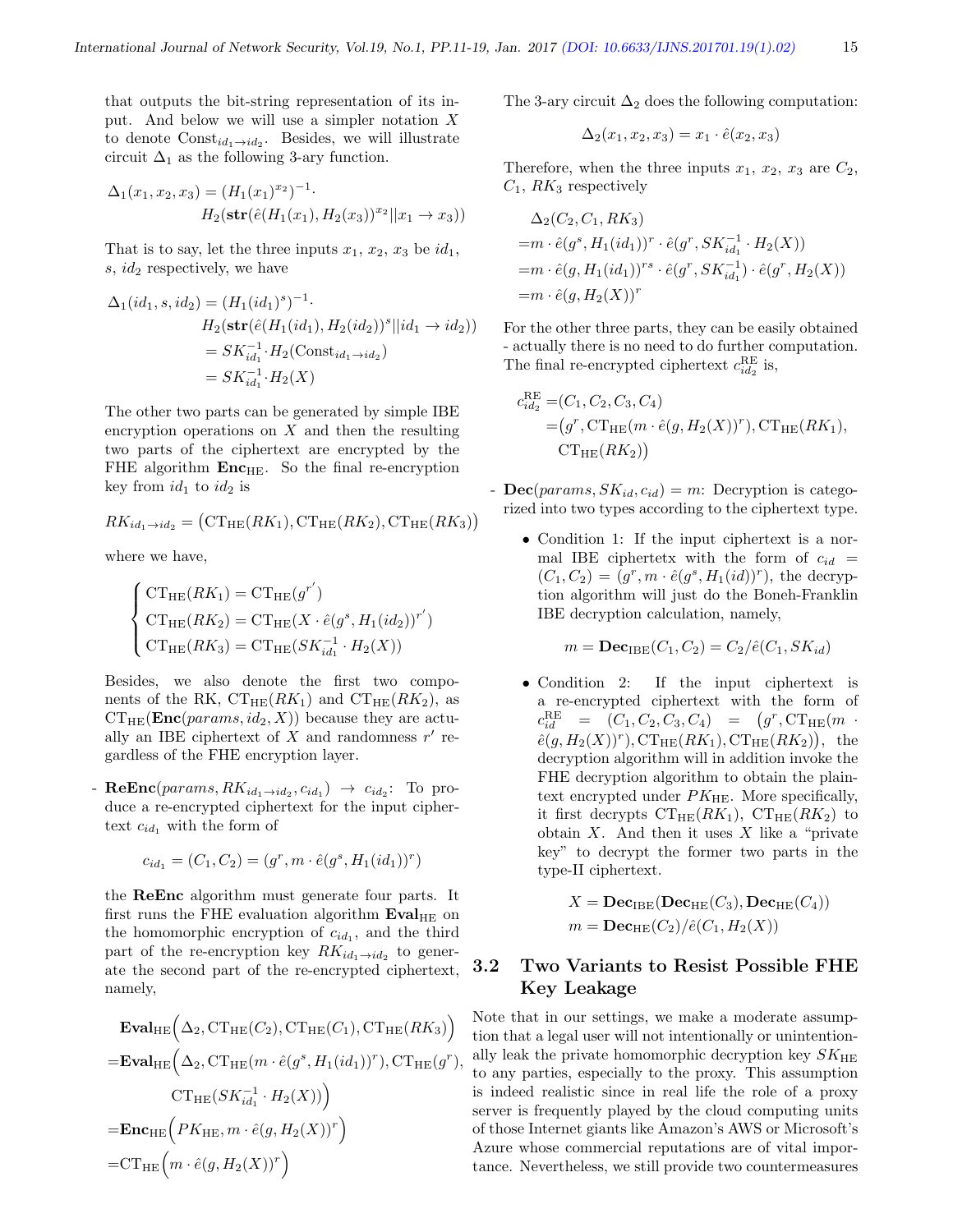to cope with this issue, which give rise to two variants of Condition 2: our main construction. As the main aim of our scheme is to largely reduce the workload in the user side, the two variants will lose some advantages as tradeoffs compared with the main construction in a bid to achieve a higher security goal. Bellow we briefly illustrate the two countermeasures as well as their pros and cons in comparison to the scheme in Section 3.1.

#### - Variant I. (Deprive of the full decryption power from a single user)

The most direct avenue to deal with possible private homomorphic decryption key leakage is to make a shift in the beginning that the trust authority does not share  $SK_{HE}$  to every user. Instead, it has two alternative strategies. The first one is to conduct the outermost homomorphic decryption procedures completely by itself. The main merit is that it has actually solved the FHE private key leakage problem. Nevertheless, potential decryption bottleneck in the authority side might be introduced. The second strategy is to share  $SK_{HE}$  to a threshold number of users, following the similar vein of the first strategy, namely, incapacitating a single user for her decryption ability. The shortcomings for this method is that the collaboration of more than one user is a must for conducting a decryption operation.

#### - Variant II. (Introduce distinct FHE key pairs to the system for different users)

An alternative way to deal with possible private homomorphic decryption key leakage is decentralization. More specifically, the trust authority does not control over the homomorphic encryption system any more. On the contrary, a different homomorphic key pair per user will be used in the RKGen procedure to replace the global homomorphic encryptiondecryption key pair. Accordingly, other related procedures like ReEnc should also be modified. In this way, once an FHE key pair for user  $U_i$  is compromised, the only victim is just user  $U_i$ , which rules out deliberate FHE key leakage. However, we point out that this change will also lead to inefficiency (due to the involvements of more FHE key pairs) and inconvenience.

## 4 Security and Efficiency

We first provide mathematical deductions for the correctness of our scheme.

Correctness. The correctness is guaranteed by the following formulas. Condition 1:

$$
C_2/\hat{e}(C_1, SK_{id}) = \frac{m \cdot \hat{e}(g^s, H_1(id))^r}{\hat{e}(g^r, H_1(id)^s)} = m
$$

$$
\begin{aligned} \n\textbf{Dec}_{\text{IBE}}(\textbf{Dec}_{\text{HE}}(C_3), \textbf{Dec}_{\text{HE}}(C_4))\\ \n&= \textbf{Dec}_{\text{IBE}}(RK_1, RK_2) \\ \n&= RK_2/\hat{e}(RK_1, SK_{id}) \\ \n&= X \n\end{aligned}
$$

$$
\mathbf{Dec}_{\mathrm{HE}}(C_2)/\hat{e}(C_1, H_2(X)) = \frac{m \cdot \hat{e}(g, H_2(X))^r}{\hat{e}(g^r, H_2(X))} = m
$$

Security. Then it goes to the security proof. Actually, our proof of security is mainly divided into two parts. The first part is to prove that the bare scheme  $\Pi'_{\rm HURE}$  without the fully homomorphic encryption scheme  $\Pi_{\text{HE}}$  is secure and then prove that the full scheme is secure. In fact, due to the extensive research on FHE, we just need to prove the security of the bare scheme.

Proof. The proof is constructed by contradiction. Suppose there is an adversary  $A$  who has a non-negligible advantage in attacking the scheme  $\Pi'_{\rm HURE},$  then we can construct another adversary  $A'$  to succeed in attacking the DBDH problem with a non-negligible advantage.

Suppose A' receives a tuple  $\langle g, g^a, g^b, g^c, T \rangle$  from the challenger C, which may be a DBDH tuple with  $T =$  $\hat{e}(g,g)^{abc}$  or a random tuple with  $T \stackrel{\$}{\leftarrow} \mathbb{G}_T$ . To take advantage of  $A$ , adversary  $A'$  must prepare parameters and respond to the queries by A. We then illustrate how  $A'$ finishes these steps.

- Setup: Adversary  $A'$  first establishes the system parameters as params =  $(\hat{e}, \mathbb{G} = \langle q \rangle, \mathbb{G}_T =$  $\langle \hat{e}(g, g) \rangle, g, g^a, H_1, H_2$ . There are two points worth mentioning. First, there is no need to include the homomorphic encryption scheme as well as the public key  $PK_{\text{HE}}$  of this scheme into params, since here we just consider the security of the bare scheme as stated above. Second, although the adversary does not know a, she can still use  $g^a$  to replace  $g^s$  of the original scheme, since  $g^a$  is already in the tuple. Beside, the adversary  $A'$  also maintains a table  $\mathcal T$  to record the responses.
- **Simulate hash queries:** To simulate  $H_1: \{0,1\}^* \to \mathbb{G}$ , the adversary  $A'$  responds as follow. On an input identity id, if  $id = id^*$ , which is the challenge identity, the response is  $h \leftarrow (g^c)^z$ , where  $z \stackrel{\$}{\leftarrow} \mathbb{Z}_q^*$ ; otherwise, the response is just  $h \leftarrow g^z$ , where  $z \stackrel{\$}{\leftarrow} \mathbb{Z}_q^*$ . To simulate  $H_2: \{0,1\}^* \to \mathbb{G}$ , the adversary  $\mathcal{A}'$  just returns a random element in G. After each query, the corresponding results  $e.g., \{id_i, h_i, z_i\}$  must be included into the table  $\mathcal T$ . Besides, we underline that whenever an *id* query comes, the adversary  $\mathcal{A}'$  must first look up the table  $\mathcal T$  to find out if id has already been queried. If so,  $A'$  should locate the existing tuple at the table and return the corresponding content. This is also the case for key queries.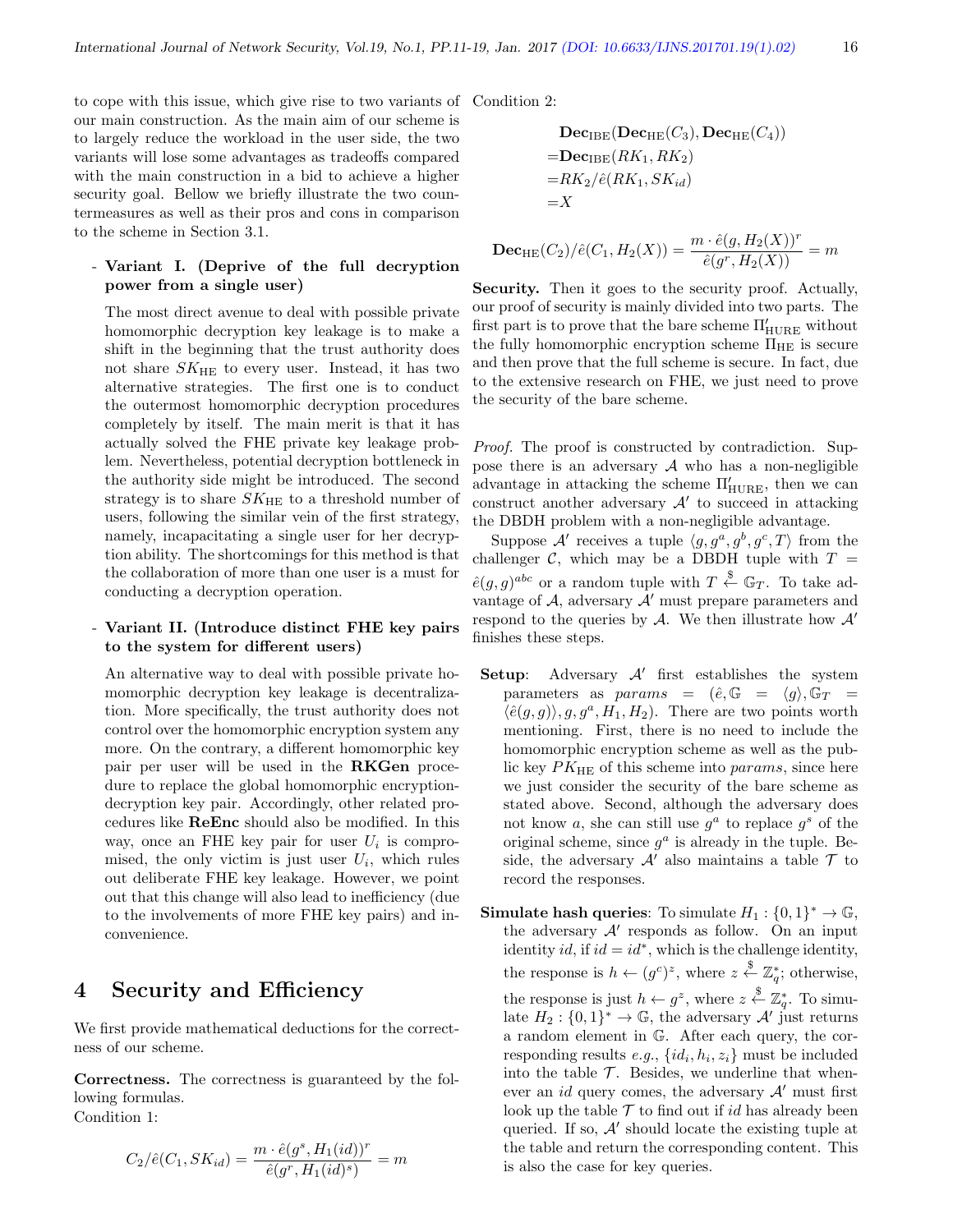·

Simulate key queries: On a user secret key query for  $id_i$ , the adversary  $A'$  first generates the corresponding tuple  $\{id_i, h_i, z_i\}$  as stated above. Subsequently, it returns  $SK_{id_i} = (g^a)^{z_i}$  as the response, which will then be added up to the tuple in table  $\mathcal T$ . For a reencryption key query  $id_1 \rightarrow id_2$ , if this query will lead to a trivial decryption of the challenge ciphertext, the adversary  $A'$  returns

$$
RK_{id_1 \to id_2} = ((g^b)^r, T^{r z_2} \cdot X, g^x)
$$

where  $r, x \stackrel{\$}{\leftarrow} \mathbb{Z}_q^*$  and X is computed as stated in the scheme - actually, it can be selected uniformly at random. Note that this RK is not correctly formed, but the adversary  $A$  can not detect this. If a RK query will not lead to a trivial decryption of the challenge ciphertext, the adversary  $A'$  returns

$$
RK_{id_1 \to id_2} = (g^r, X \cdot \hat{e}(g^a, H_1(id_2))^r, (g^a)^{-z_1} \cdot H_2(X))
$$

another form of which is  $(\mathbf{Enc}(id_2, X), SK_{id_1}^{-1})$  $H_2(X)$ ).

Formalize challenge ciphertext: In this step, the adversary  $A'$  receives two equal-length message  $m_0$ ,  $m_1$ as inputs from  $A$ . To formalize the challenge ciphertext  $c^*$ , the adversary  $\mathcal{A}'$  first evaluates  $\{id^*, h^*, z^*\}$ if the hash query of  $id^*$  has not been issued previously. Then A' flips a random coin  $f \in \{0,1\}$  and returns  $c^* = (g^b, T^{z^*} \cdot m_f).$ 

Note that after the generation of challenge ciphertext c ∗ , additional queries are also permitted conditioned on two requirements: First, the total number of queries is bounded by a fixed value which we do not explicitly state here. And second, any query which will lead to a trivial decryption for  $c^*$  is prohibited.

We argue that although some components are not correctly formed, the adversary  $A$  can not detect this, meaning that the adversary  $A$  can not distinguish the simulation by  $\mathcal{A}'$  without the secret s (but with  $g^a$ ) from a real execution by a real challenge  $C$  who possesses the secret s. Therefore, from her point of view, these two procedures are computationally identical. For ease of description, just take the two kinds of RK's as an example. Since  $r$  is a random element, it is easy to see that  $(g^b)^r \stackrel{c}{\equiv} g^r$  and it is the same for either  $T^{rz_2} \cdot X$  and  $X \cdot \hat{e}(g^a, H_1(id_2))^r$ , as well as  $g^x$  and  $(g^a)^{-z_1} \cdot H_2(X)$ .

At the end of all the interactions between adversary  $\mathcal{A}'$  and  $\mathcal{A}, \mathcal{A}$  must return her guess to  $\mathcal{A}'$ . The latter will make a choice on whether  $T = \hat{e}(g, g)^{abc}$  or  $T \stackrel{\$}{\leftarrow} \mathbb{G}_T$  according to the guess bit f' returned by A. If  $f' = f$ , namely, adversary A succeeds in attacking the bare scheme, then  $A'$  will return 1, indicating that  $T = \hat{e}(g, g)^{abc}$  is belonging to a DBDH tuple; otherwise,  $\mathcal{A}'$  will return 0, indicating that  $T \stackrel{\$}{\leftarrow} \mathbb{G}_T$  is belonging to a random tuple.

To see how it works, we will discuss according to the value of T. When  $T = \hat{e}(g, g)^{abc}$ , the challenge ciphertext has the following form:

$$
c^* = (g^b, T^{z^*} \cdot m_f) = (g^b, \hat{e}(g, g)^{abcz^*} \cdot m_f)
$$
  
=  $(g^b, \hat{e}(g^a, g^{cz^*})^b \cdot m_f)$   
=  $(g^b, m_f \cdot \hat{e}(g^a, H_1(id^*))^b)$ 

In other word, it is a correctly formed ciphertext. So in this game, the adversary  $A$  has a non-negligible advantage  $\epsilon$  in distinguishing whether  $c^*$  is the encryption of  $m_0$  or the encryption of  $m_1$ .

When  $T \stackrel{\$}{\leftarrow} \mathbb{G}_T$ , the challenge ciphertext has the following form (*r* is a random element selected from  $\mathbb{Z}_q^*$ , which makes  $rz^*$  a random element in  $\mathbb{Z}_q^*$ . And R is thus a random element selected from  $\mathbb{G}_T$ :

$$
c^* = (g^b, T^{z^*} \cdot m_f) = (g^b, \hat{e}(g, g)^{rz^*} \cdot m_f)
$$
  
=  $(g^b, m_f \cdot R)$ 

Since R is a random element in  $\mathbb{G}_T$ , the probability for adversary  $\mathcal{A}'$  to successfully guess the bit f is just  $\frac{1}{2}$ , i.e., the advantage for her is 0. So in terms of whether adversary  ${\mathcal A}$  succeeds in the  $\Pi_{\rm HURE}'$  game, adversary  ${\mathcal A}'$ can also have a non-negligible advantage in distinguishing a DBDH tuple from a random tuple. П

Efficiency. The main advantage of our scheme is the universality property mentioned before, which has never been achieved in any other PRE schemes. To this end, we sacrifice some efficiency as the tradeoffs. Nevertheless, our scheme has gained advantages in communication complexity aspects since the user-specific private information is no longer needed to send.

Below we will provide the readers with a simplified analysis of the efficiency, namely we roughly divide various operations in IBPRE schemes into three categories according to an approximate and empirical evaluation criterion.

- 1)  $T_1$ : Hash operations, including hash operations  $H_1(\cdot)$ and  $H_2(\cdot)$ .
- 2)  $T_2$ : Group operations, including operations in both  $\mathbb{G}$  and  $\mathbb{G}_T$  as well as FHE operations.
- 3)  $T_3$ : Bilinear pairing operations.

Then the detailed comparisons of computation complexity between our scheme and the most relevant scheme [14] are described in Table 1.

The main reason why we do not take into consideration the efficiency of Setup and KeyGen is that these two algorithms are run by the trust authority while in reality we care more about the efficiency of the users as well as the proxy. Besides, they are not the core factors for a cryptosystem since the number of running time of them are far less than that of the left four algorithms. For the fourth row of Table 1,  $\{0 \ (3T_2)\}\$  means that in our scheme, the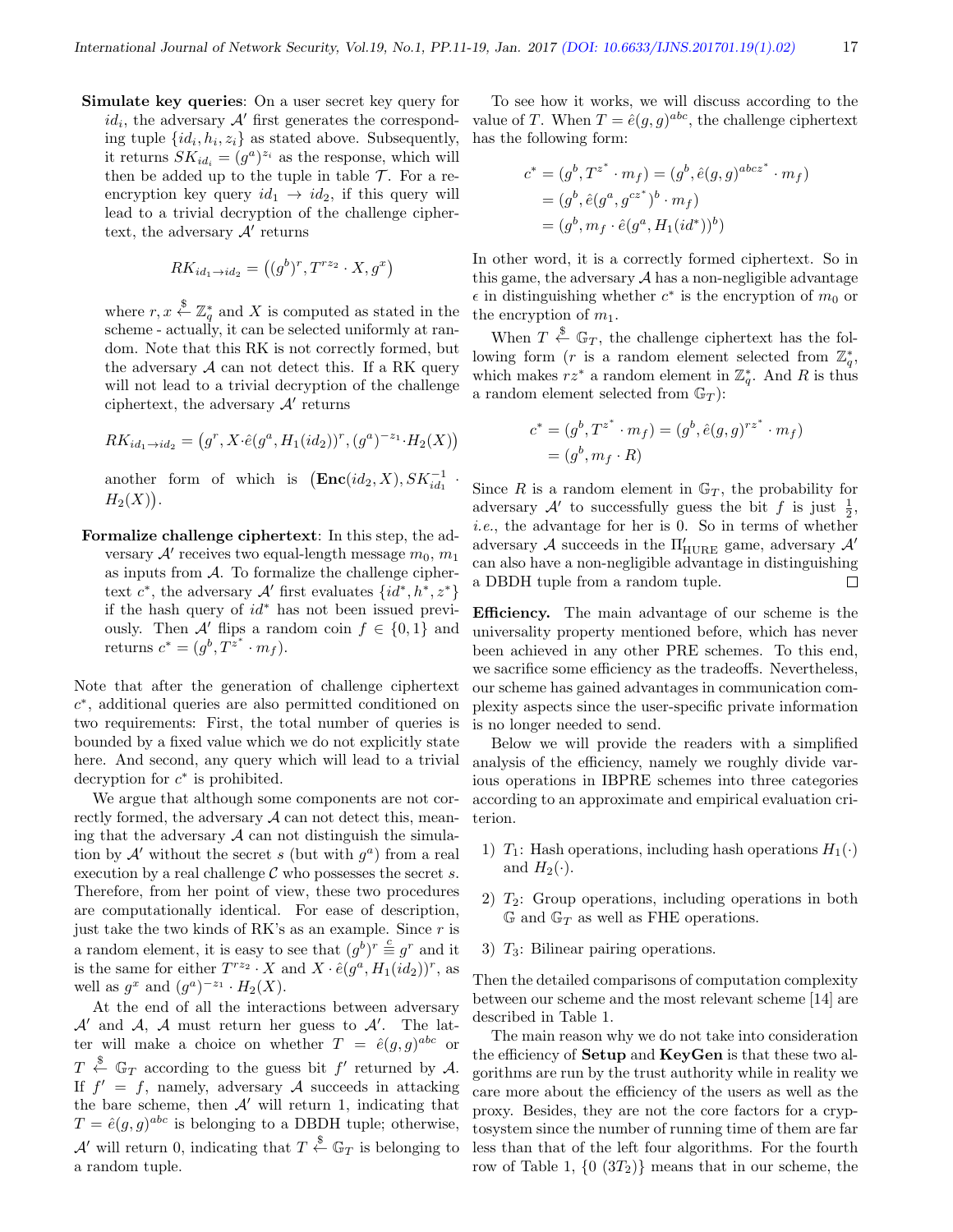|                      | Our scheme         | Scheme of [14]      |
|----------------------|--------------------|---------------------|
| Enc                  | $T_1 + 3T_2 + T_3$ | $T_1 + 3T_2 + T_3$  |
| <b>RKGen</b>         | $T_1 + 8T_2 + T_3$ | $2T_1 + 5T_2 + T_3$ |
| ReEnc                | $0(3T_2)$          | $T_2 + T_3$         |
| $\mathbf{Dec}^{(1)}$ | $T_2 + T_3$        | $T_2 + T_3$         |
| $\mathbf{Dec}^{(2)}$ | $5T_2 + 2T_3$      | $2T_2 + 2T_3$       |

Table 1: Comparison of computation complexity

user does not need to do any computation and therefore  $3T_2$  is merely for the proxy while  $\{T_2 + T_3\}$  is for the user in their scheme. For the fifth and sixth row,  $\text{Dec}^{(1)}$  means the normal IBE decryption and  $\text{Dec}^{(2)}$  means the decryption of a re-encrypted ciphertext. From Table 1 we can see that our scheme only introduces bearable additional computation workload to some of the algorithms like  $\text{Dec}^{(2)}$ while ours performs better in ReEnc. Besides, the special property like universality can only be achieved by our scheme. So in general, ours is of significant usefulness in both theoretical research on re-encryption and some reallife applications.

## 5 Conclusion and Future Work

In this work, we have introduced a new type of identitybased proxy re-encryption scheme, which is different from as well as superior over the former schemes in some aspects. Specifically, Our scheme enjoys a good feature that there is only very little resource needed in the user side. Besides, potential bottlenecks like re-encryption management are also avoided. However, our scheme also has some limitations, e.g., the introduction of homomorphic encryption decreases the efficiency of the scheme and the scheme is not suitable for multi-hop re-encryptions. We will continue working on enhancing our scheme and constructing more powerful ones.

# Acknowledgement

The work described in this paper is supported by the Opening Project of Sichuan Province University Key Laboratory of Bridge Non-destruction Detecting and Engineering Computing (No. 2015QYJ04); Science Founding of Artificial Intelligence Key Laboratory of Sichuan Province (No. 2014RYJ06); Sichuan Provincial Key Laboratory of University Enterprise Information and Network Measurement and Control Technology (No. 2014WYJ03); The Scientific Research Fund Project of Sichuan University of Science & Engineering (No. 2013KY02).

# References

[1] M. Blaze, G. Bleumer and M. Strauss, "Divertible protocols and atomic proxy cryptography," in Advances in Cryptology (Eurocrypt'98), pp. 127–144, Springer, 1998.

- [2] D. Boneh and M. Franklin, "Identity-based encryption from the weil pairing," SIAM Journal on Computing, vol. 32, no. 3, pp. 586–615, 2003.
- [3] D. Boneh, A. Sahai and B. Waters, "Functional encryption: Definitions and challenges," in Theory of Cryptography, pp. 253–273, Springer, 2011.
- [4] Z. Brakerski and V. Vaikuntanathan, "Efficient fully homomorphic encryption from (standard) LWE," SIAM Journal on Computing, vol. 43, no. 2, pp. 831– 871, 2014.
- [5] R. Canetti and S. Hohenberger, "Chosen-ciphertext secure proxy re-encryption," in Proceedings of the 14th ACM Conference on Computer and Communications Security, pp. 185–194, 2007.
- [6] N. Chandran, M. Chase, F. H. Liu, R. Nishimaki and K. Xagawa, "Re-encryption, functional reencryption, and multi-hop re-encryption: A framework for achieving obfuscation-based security and instantiations from lattices," in Public-Key Cryptography (Pkr'14), pp. 95–112, Springer, 2014.
- [7] N. Chandran, M. Chase and V. Vaikuntanathan, "Functional re-encryption and collusion-resistant obfuscation," in Theory of Cryptography, pp. 404–421, Springer, 2012.
- [8] K. M. Chung, Y. Kalai and S. Vadhan, "Improved delegation of computation using fully homomorphic encryption," in Advances in Cryptology (Crypto'10), pp. 483–501, Springer, 2010.
- [9] P. S. Chung, C. W. Liu and M. S. Hwang, "A study of attribute-based proxy re-encryption scheme in cloud environments," International Journal of Network Security, vol. 16, no. 1, pp. 1–13, 2014.
- [10] S. Garg, C. Gentry, S. Halevi, M. Raykova, A. Sahai and B. Waters, "Candidate indistinguishability obfuscation and functional encryption for all circuits," in IEEE 54th Annual Symposium on Foundations of Computer Science (FOCS), pp. 40–49, 2013.
- [11] S. Garg, C. Gentry, S. Halevi, A. Sahai and B. Waters, "Attribute-based encryption for circuits from multilinear maps," in Advances in Cryptology (Crypto'13), pp. 479–499, Springer, 2013.
- [12] R. Gennaro, C. Gentry and B. Parno, "Noninteractive verifiable computing: Outsourcing computation to untrusted workers," in Advances in Cryptology (Crypto'10), pp. 465–482, Springer, 2010.
- [13] C. Gentry et al., "Fully homomorphic encryption using ideal lattices," in Annual Symposium on the Theory of Computing, vol. 9, pp. 169–178, 2009.
- [14] M. Green and G. Ateniese, "Identity-based proxy reencryption," in Applied Cryptography and Network Security, pp. 288–306, Springer, 2007.
- [15] S. Hada, "Secure obfuscation for encrypted signatures," in Advances in Cryptology (Eurocrypt'10), pp. 92–112, Springer, 2010.
- [16] G. Hanaoka, Y. Kawai, N. Kunihiro, T. Matsuda, J. Weng, R. Zhang and Y. Zhao. "Generic